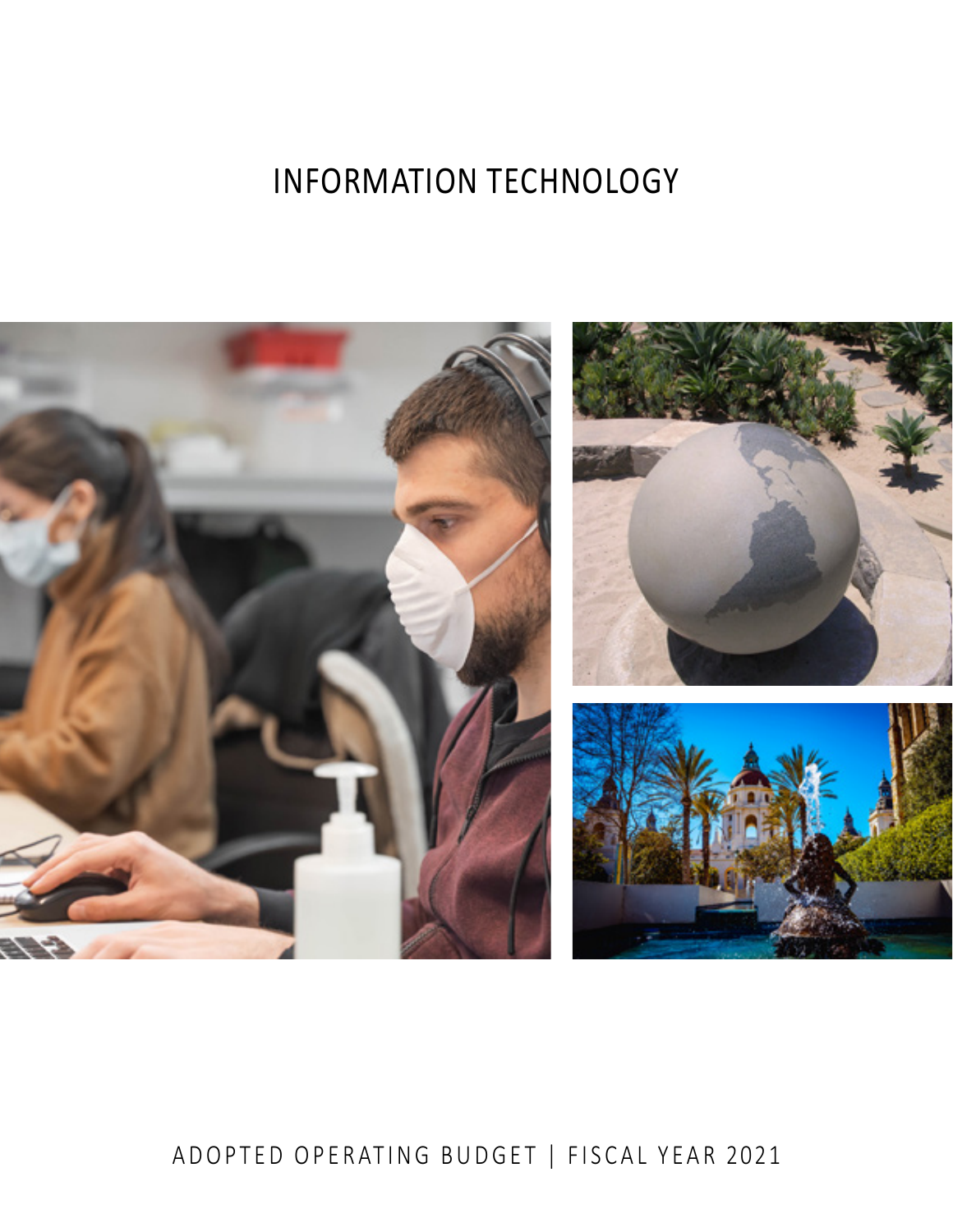

Land Management System Project ●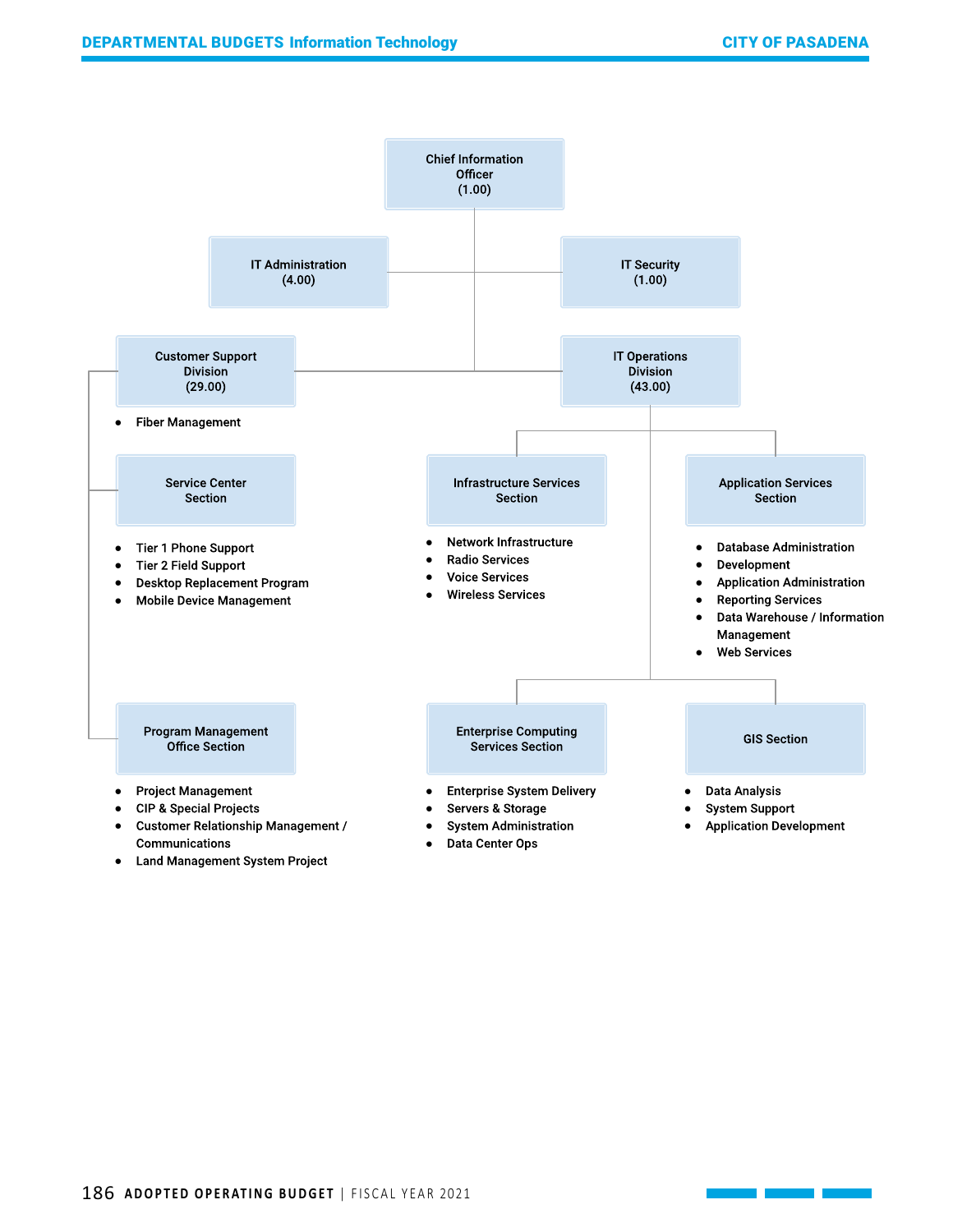## **MISSION STATEMENT**

To provide proven, state-of-the-practice information technologies, in the most strategic, cost effective, and efficient ways possible to support internal city operations and business activities with trained, self-motivated, and capable professionals in an empowering environment.

In pursuit of this mission, the Department's efforts are guided by the following operating principles:

- Customer service and solutions oriented;
- In the business of saying "Yes";
- Exist to serve customers; and
- Success is measured by the success of customers and by alignment to their business objectives.

The following goals will assist in accomplishing the Department's mission and exhibiting operating principles on a daily basis:

- Be a consultative organization that is embedded within customers' business, and highly responsive to their technological needs;
- Build an innovative culture that is forward thinking and offers solutions;
- Be a performance based organization using metrics and key performance indicators rigorously to promote excellence and accountability; and
- Develop and maintain a technology roadmap of all existing and contemplated services.

## **PROGRAM DESCRIPTION**

The Department of Information Technology (DoIT) was formed in February 2010 to increase the efficiency and effectiveness of the City's information technology services and support.

The Department performs the following customer-driven services citywide:

- Application services such as business application support and development, database maintenance and support, Web/eGov/Mobile applications, and end user reports;
- Cyber security strategies, training, and ongoing program development;
- Enterprise computing services such as desktop computing, server hosting, data storage and backup, and email and collaboration;
- Geographic Information Systems (GIS);
- Network, WiFi, and Fiber Optic services;
- Program and project management including technical business consulting;
- Radio services;
- Service Center (Service Desk) phone and field support; mobile device management services; online and video based meeting management; and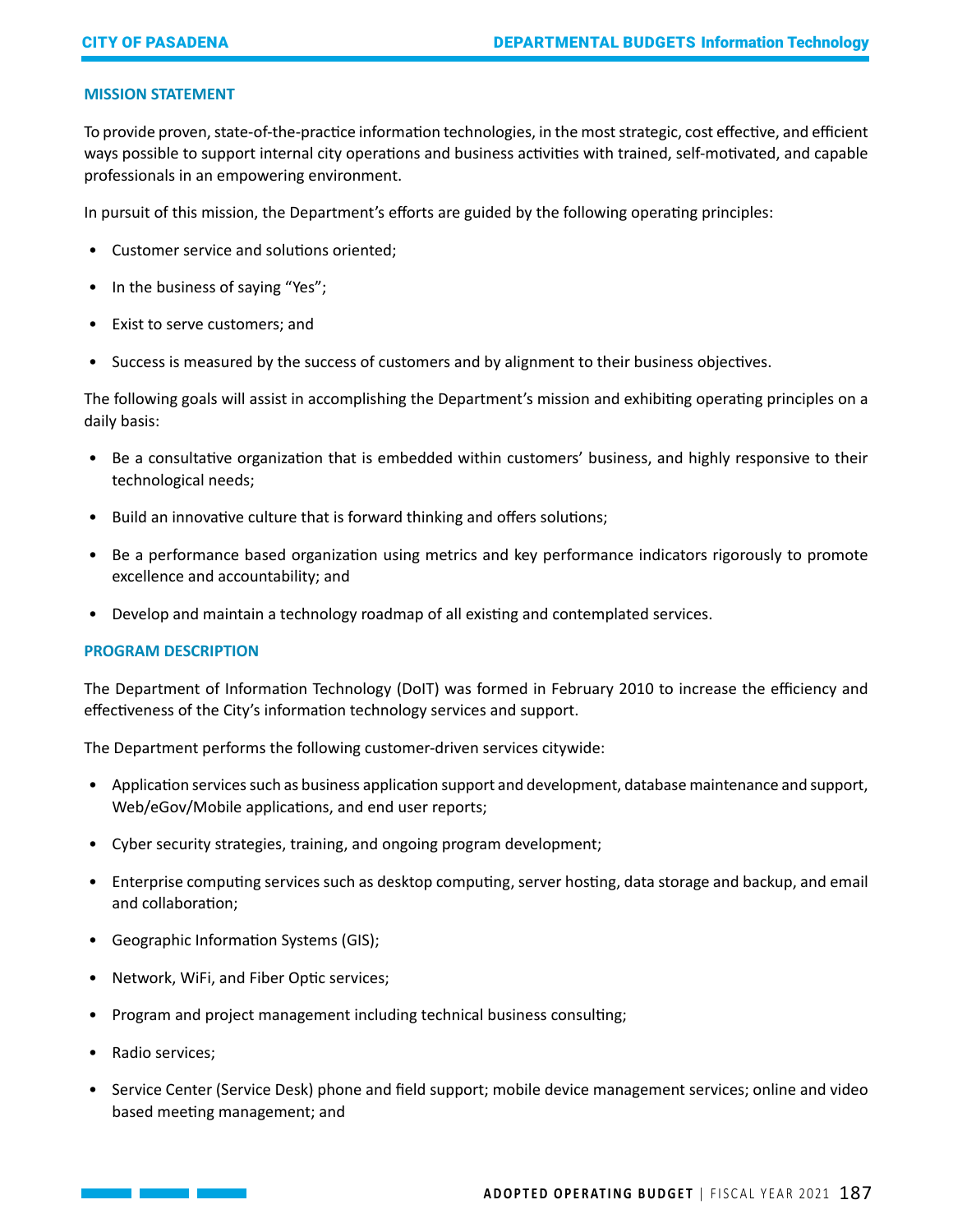• Voice services, including telephones, voicemail menus, recording, and call center services.

These services are of the highest quality possible and are consistent with customers' needs, schedules, and budgets.

#### **DEPARTMENTAL RELATIONSHIP TO CITY COUNCIL GOALS**

The Department of Information Technology continually strives to improve City services by implementing sound, cost effective technology-based solutions that streamline processes, improve customer service, eliminate duplication of efforts, enhance productivity, and provide better access to important information and services. To this end, an IT Governance Committee (ITGC) reviews any IT investment of significant cost or any project that involves multidepartmental cooperation or is an enterprise-wide project. The ITGC will ensure that technology is leveraged citywide in a manner that adapts to the business needs of all departments, and the demands of the community they serve. Given the current economic challenges, it is envisioned that technology will play an ever increasing role in the delivery of public services.

#### **Ensure Public Safety**

Twenty-four hours a day, seven days a week, DoIT provides service to City employees who rely on a dependable information and communications technology infrastructure to perform their duties in service to the community. Most noticeably, this support extends to the handheld and mobile radio communication devices that the Police Department and Fire Department use daily in the deliverance of public safety. Pasadena is a member of the Interagency Communications Interoperability System (I.C.I. System), which is a digital radio system that provides enhanced communication capabilities, such as a single tactical frequency for communications in daily operations and emergencies and the ability to have regional communication with other cities and support agencies, including the City of Glendale and the City of Burbank.

#### **Support and Promote the Quality of Life and the Local Economy**

The Department of Information Technology manages the City's 25-mile fiber backbone, which aside from providing city internet access and links between key City facilities for voice and data network services, it also provides data communications for local institutions such as Caltech and JPL and telecom providers that lease the fiber from the City. In addition, future opportunities for fiber optic and broadband usage are currently being explored.

#### **Improve, Maintain, and Enhance Public Facilities and Infrastructure**

Technical infrastructure provides the foundation for the business software that streamlines City operations and automates critical business functions. It includes the hardware, system software, databases, operating systems, and network components that support Pasadena's application architecture. DoIT's effort is directed towards providing the City with a cost-effective, secure, responsive, and reliable computing environment to deliver City services.

#### **FISCAL YEAR 2020 ACCOMPLISHMENTS**

The Department accomplished the following during FY 2020:

- Assisted in the City's response to the COVID-19 pandemic by rapidly supporting the expansion of technology tools required for approximately 30 percent of the City workforce to telecommute effectively, and for City Council and other public meetings to be held via video conferencing for the first time;
- Developed and implemented a Public Health COVID-19 dashboard of vital statistics, multiple online applications to support business reopenings, and numerous websites, tools and surveys to communicate to the public;
- Launched new redesigned versions of department websites such as Planning and Community Development, and new sections of the City website such as Census2020 and COVID-19;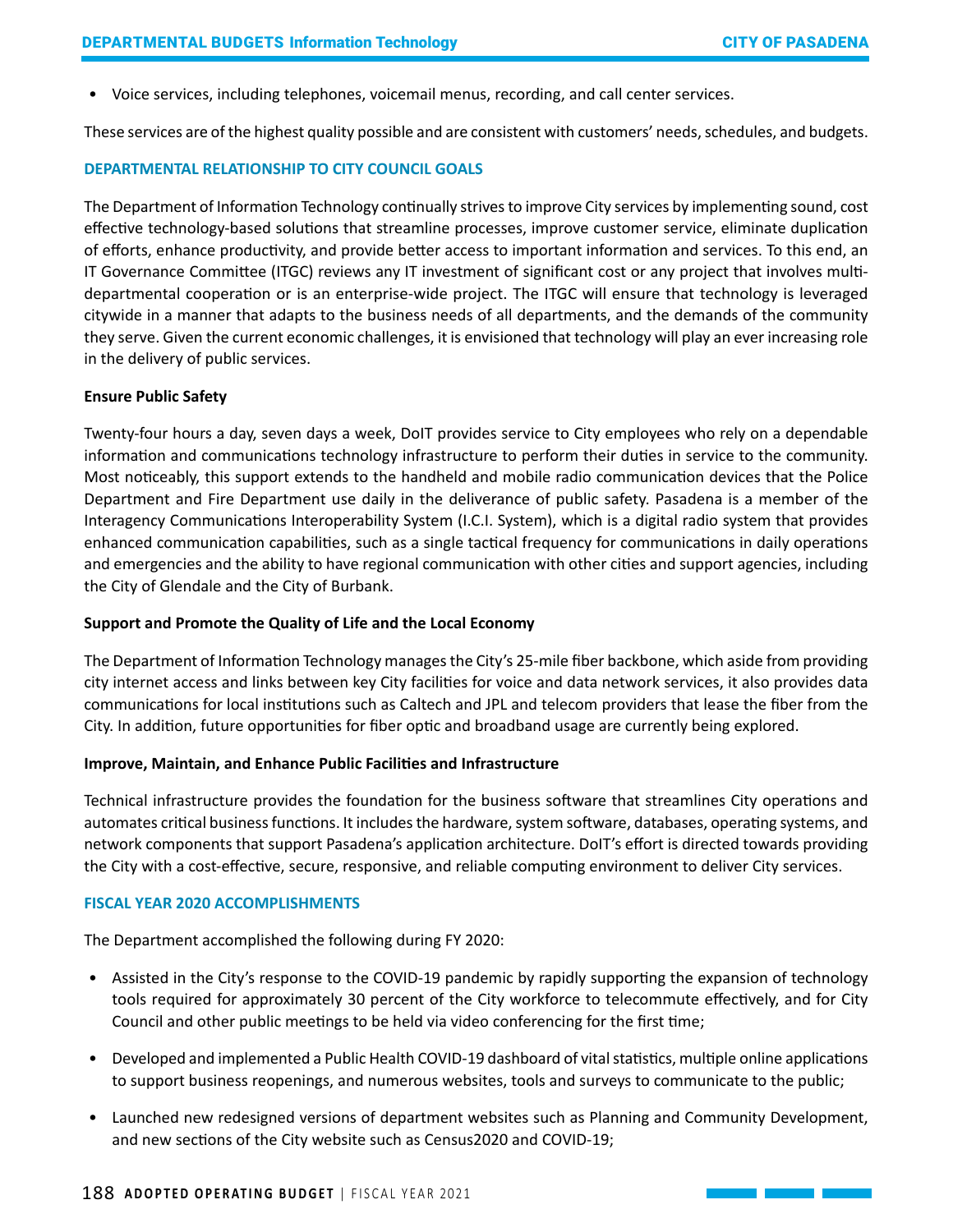- Replaced all Police and Fire public safety radios to provide updated functionality and increased reliability;
- Implemented the Everbridge emergency mass notification system for the Police Department and for emergency communications to all City staff;
- Implemented Phase 1 of the new Enterprise Land Management and Permitting system, replacing the legacy planning and permitting system and launching new online services;
- Developed an Online Inspections Scheduling Application for Building and Fire Inspections to be scheduled from a web page or smartphone;
- Expanded the in-house Online Payment Portal to the Transportation and City Attorney departments allowing customers to submit payments online;
- Developed and implemented an Online Bill Estimator for Pasadena Water and Power (PWP) customers; Presented at an international software conference showcasing how the City innovates and experiments using ESRI geographical information systems (GIS) software to maximize operations across the City, particularly in the Fire and Planning and Community Development departments;
- Recognized as a winner of the 2019 Web Award for Outstanding Website in government by the Web Marketing Association; and
- Recognized for the fifth time as one of the "Top Ten Digital Cities" by The Center for Digital Government.

In addition to the accomplishments above, the Department also completed the following internal projects in FY 2020:

- Completed the final phase of the new Enterprise Resource Planning system, which includes the Human Resources and Payroll modules;
- Implemented a new version of the web based Virtual Timecard Interface system, including major enhancements for detailed time tracking of hourly staff;
- Completed the data network infrastructure upgrades required to support the new Verdugo Computer Aided Dispatch system utilized by the Fire Department;
- Launched a modern, redesigned CityNet Intranet website for employees with advanced new features such as forms search, news, etc;
- Developed a CheckList mobile app for the Police Department as a field aid for procedure and documentation;
- Expanded WiFi service to Robinson Park and across all Police Department facilities;
- Expanded and upgraded the City's firewall systems, core network systems, Intrusion Protection System (IPS), and Site-to-Site Virtual Private Network services to provide for increased resiliency and high availability;
- Upgraded the City's Cyber Security Awareness Training program with functionality, including recurring monthly training and integrated phishing assessments;
- Developed and implemented an email retention policy that provides for improved automation and consistency in managing City email records;
- Implemented an Enterprise Fiber Records Management and mapping system for Pasadena Transportation (DOT), PWP, and DoIT to manage Pasadena's fiber infrastructure and plan for future fiber expansion opportunities;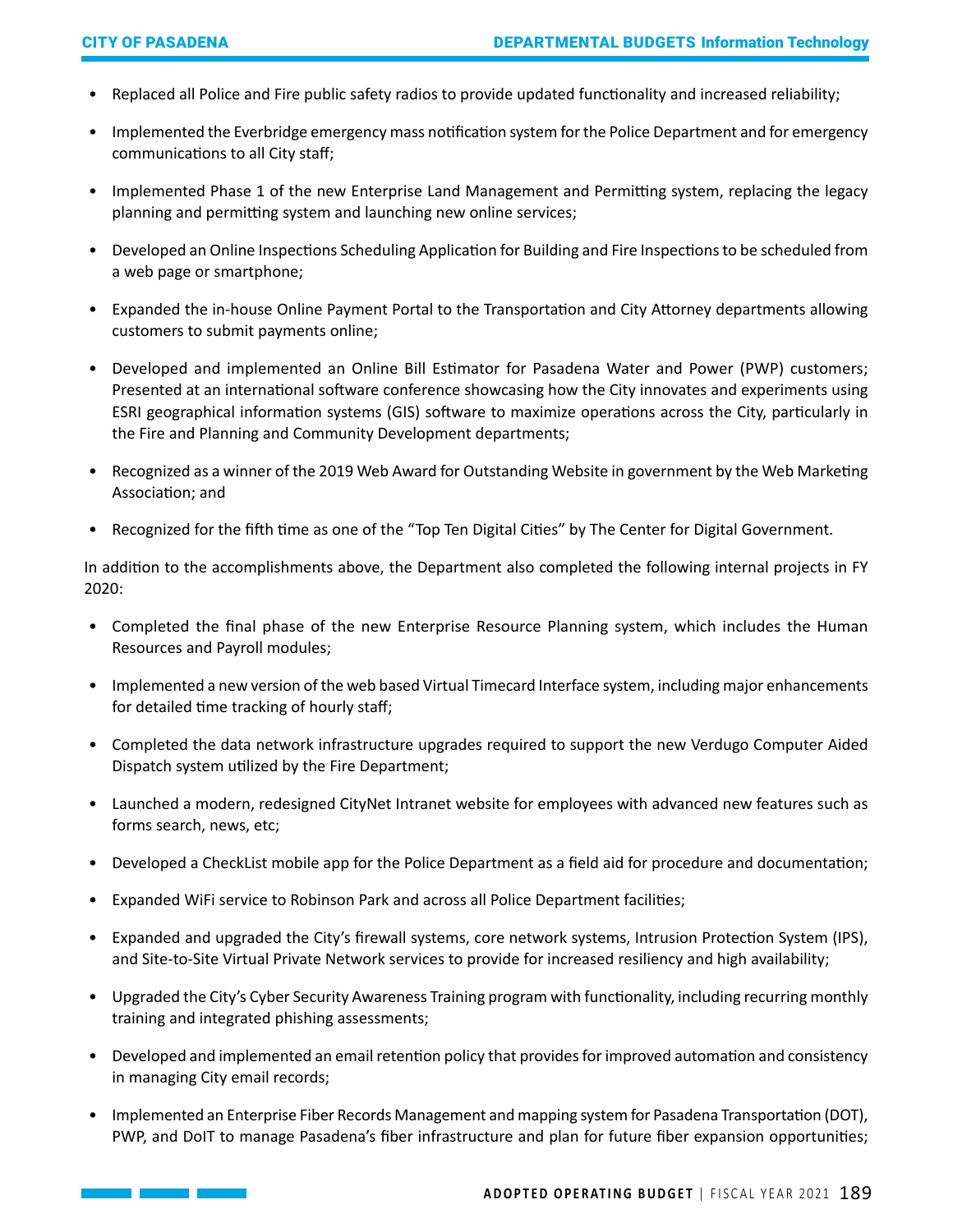Added over nine miles of new fiber-optic network across the City, supporting connections to five City facilities and multiple utility monitoring sites and traffic signals, as well as future business customer connections; Converted and uploaded over 440,000 death and birth certificates into the new Enterprise Content Management System for the Public Health Department;

- Replaced the IT Service Center request and incident tracking application with ServiceNow;
- Upgraded the Lucity Enterprise Asset Management System, moving it to a cloud-based model, for improved accessibility, functionality, and redundancy;
- Developed and launched an online Salvage database to automate the process and authorization for the disposal of City assets;
- Replaced the City's data protection solution with a modern tapeless solution that provides for greater recoverability of data;
- Expanded the use of cloud data center services for the implementation of new web based applications;
- Developed and implemented a citywide construction activity map for cross departmental collaboration and communication on construction activity;
- In support of Pasadena Fire Accreditation, implemented a GIS platform for Pasadena Fire's Pre-Incident Planning program, and created enhanced severity scoring methodology for Fire Target Hazards;
- Incorporated new geospatial data layers within the City's GIS systems, including Business License, expanded 311 calls for service such as Coyote Sightings, and 2019 Aerial Imagery web services;
- Developed and implemented a variety of web GIS applications, such as location and maintenance records for Fire Extinguishers in City facilities, Rose Parade no parking signage placement, and Find My District web application upgrade;
- Expanded the enterprise Building Security Management (BSM) system, including electronic access controls at City Hall;
- Upgraded multiple enterprise and departmental systems, including financial, housing, and public safety, to leverage the latest features, tools, and enhanced functionality;
- Completed numerous department office remodeling and reorganization projects; and
- Implemented cost reduction initiatives to take advantage of more modern, existing technologies to improve both customer and internal efficiencies.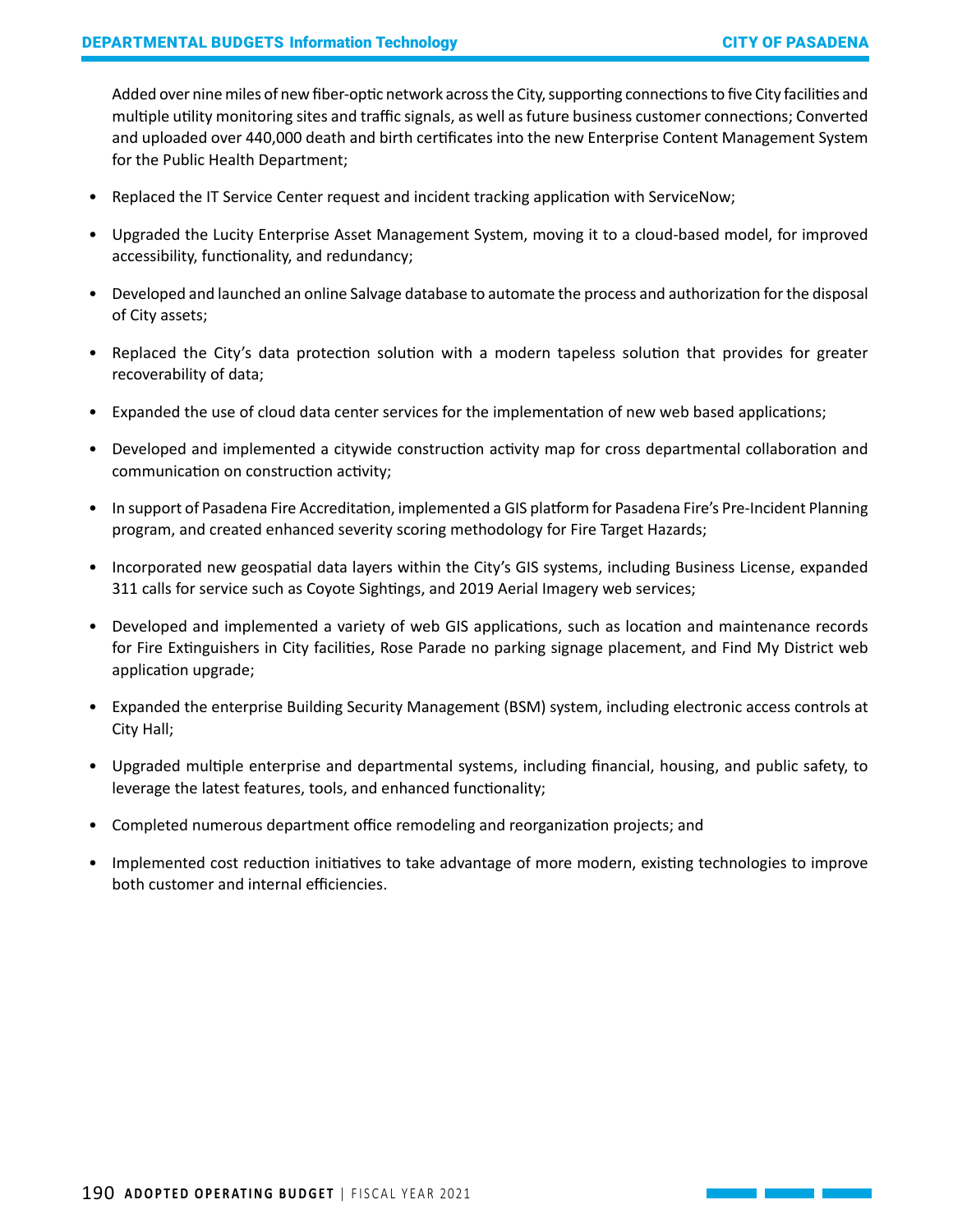# **FISCAL YEAR 2021 ADOPTED BUDGET**

# **Operating Budget**

The FY 2021 Adopted Budget of \$21,095,593 is \$941,772 (4.7 percent) more than the FY 2020 Revised Budget. This change is the result of an increase in personnel of \$589,822, mainly related to the normal update of personnel salary and benefit information for both operating and capital project funded personnel, especially in the cost for PERS. There was an increase of \$242,840 in Services and Supplies costs, mainly attributable to over \$187,000 in added contract services costs for normal Consumer Price Index (CPI) increases and added licensing and support costs on enterprise systems, and over \$55,000 in increased insurance costs. Internal Services charges also increased by almost \$28,360, with almost 69 percent related to a CPI increase for Cost Allocation Plan (CAP) expenses. Finally, depreciation expense increased by almost \$80,750 in line with current and forecasted capital purchases.

# **Personnel**

A total of 78.00 FTEs are included in the FY 2021 Adopted Budget, which is the same total as in the FY 2020 Revised Budget. Of this total, 4.00 FTEs are budgeted for the Land Management System (LMS) project, 1.00 FTE is budgeted and fully funded through charges to various programs and capital projects for the Transportation Department, and 1.00 FTE is funded through fiber expansion and capital lifecycle replacement projects. This does reflect the transfer of 2.00 FTEs that are no longer required for the ERP project to operations as explained below.

# **YEAR-OVER-YEAR BUDGET CHANGES**

 $\mathcal{L}(\mathcal{L}^{\mathcal{L}})$  and  $\mathcal{L}^{\mathcal{L}}$ 

# **Computing and Communications Fund - 501**

- Personnel increased \$821,410 (7.6 percent), a reflection of the normal update of personnel salary and benefit information, especially in the cost for PERS, which increased over 13 percent. As well, two project funded City Temporary Worker (CTW) positions were transferred to this fund for temporary support in the Program Management Office section;
- Services and Supplies increased \$243,840 with \$86,000 attributable to the budgeting for annual maintenance, support and management of the enterprise Building Security Management (BSM) system, which was, and continues to be implemented in multiple City facilities. There was also an increase of over \$55,000 in insurance premium costs for excess general liability coverage, which is almost three times what was paid in the prior year. Annual licensing, maintenance and support of the Emergency Mass Notification system was added in the amount of \$31,000. This represents a cost shift from the Fire and Police department budgets, and Fire staff had been managing the contract for this application since it was put in use. Another \$24,130 was added to the Desktop Replacement Program to maintain licensing compliance and provide periodic upgrades for Adobe software that is used widely across multiple City departments. The remainder of the increase represents line item cost shifts and normal Consumer Price Index (CPI) increases to annual operations contracts;
- Internal Services charges increased modestly by \$28,289 (2.5 percent) mainly attributable to a \$19,595 increase to the CAP expense and the remainder for a net increase to Public Works internal service charges for building, fleet, and security services at City Hall;
- Depreciation expense increased by \$39,250 to reflect the anticipated depreciation expense for FY 2021 given the current depreciation schedule, and anticipated capital expenditures for FY 2020; and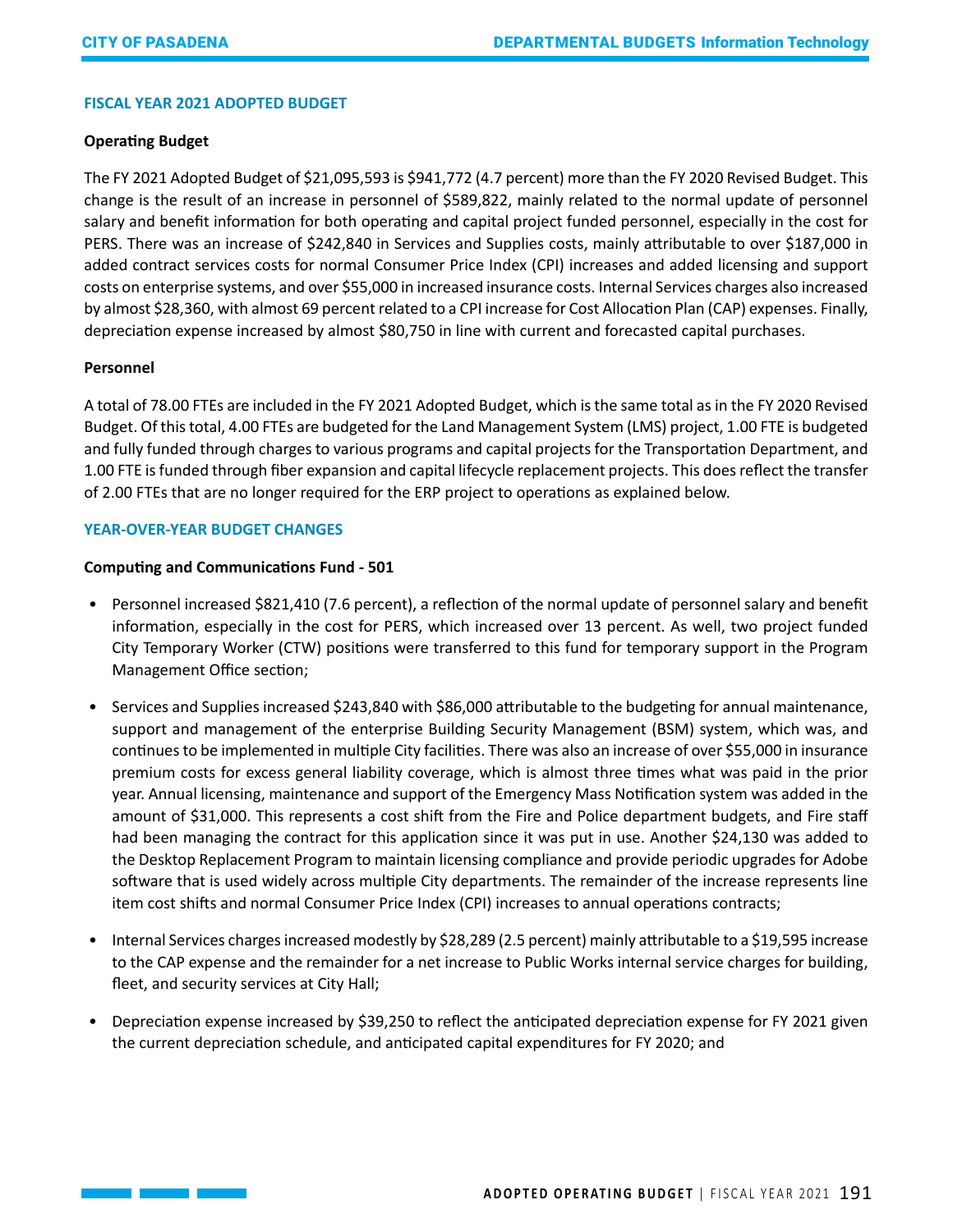• Revenue budgeted from fixed service costs increased by \$971,531 (5.9 percent) over the FY 2020 Revised Budget. This increase is reflective of normal, unavoidable cost increases related to personnel, depreciation, internal services, and additional annual costs for an emergency mass notification system, adobe licensing and planned future replacement of the Mobile Data Computers (MDCs) for Fire vehicles via the Desktop Replacement Program.

#### **Telecommunications Fund – 408**

Expenses in this fund increased by \$41,571, mainly due to an increase in depreciation expense to reflect the anticipated depreciation expense for FY 2021 given the current depreciation schedule, and anticipated capital expenditures for FY 2020.

#### **Project Management Fund - 301**

Personnel reflects a net decrease of \$232,588 to reflect the normal update of personnel salary and benefit information, as well as the transfer of two project funded City Temporary Worker (CTW) positions to the Program Management Office in the operating budget. These will be utilized for project management and staff support on larger enterprise projects in building security management, public safety, and utility systems. Full salary and benefits are reflected for the nine project-related positions for the upcoming fiscal year.

#### **New Year's Day Fund - 106**

Expenses in this fund remained flat to reflect the recent trend of costs anticipated to support New Year's activities.

## **FUTURE OUTLOOK**

Technology is a critical tool for change and key to the provision of improved and cost-effective services to the community. With insight into the requirements of the City and expertise in communications and information technologies, DoIT provides centralized, efficient, and effective support of the City's technology resources in an effort to make work easier across all department business operations. In FY 2021, DoIT will continue or begin to:

- Develop a high performance, scalable, and reliable citywide Information Technology (IT) infrastructure that supports the dynamic requirements of the City;
- Align the City's IT initiatives with the City's overall business objectives while ensuring departmental responsibilities and priorities are recognized and taken into account;
- Invest in IT systems based on a rational and impartial assessment of both the tangible and intangible benefits and a realistic assessment of project costs and risks;
- Reduce the cost of operations or service delivery or improve the quality of services delivered to customers through IT investment;
- Deliver IT services in a cost-efficient manner; and
- Approach IT initiatives as a partnership between DoIT and individual departments.

Based on this framework, DoIT has the following major projects planned in FY 2021**:** 

- Complete the implementation of the new Enterprise Land Management and Permitting system, including electronic plan review;
- Continue to develop new online services for constituents to conduct business with the City 24/7;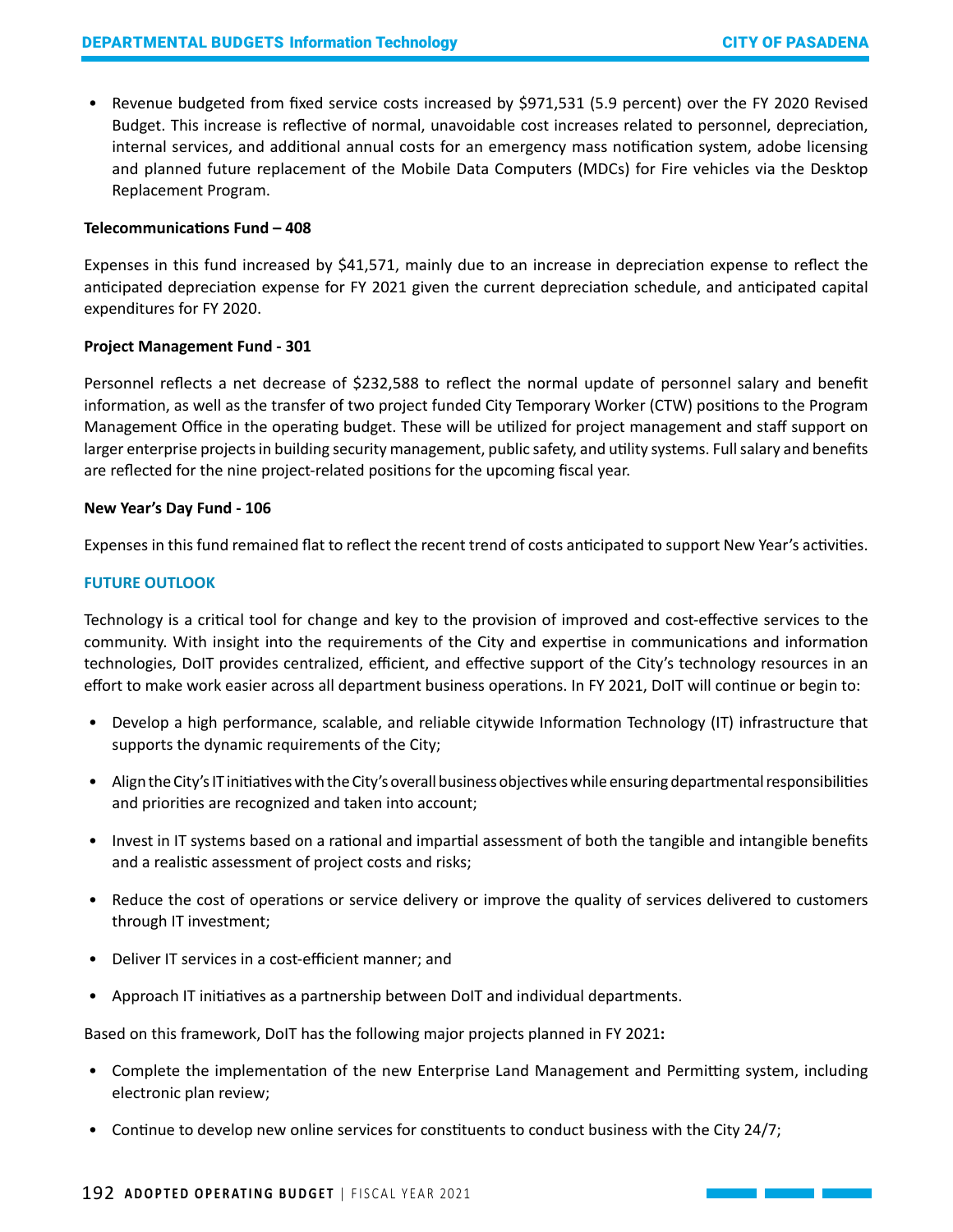- Continue to support the implementation of the Customer Information System replacement for PWP;
- Expand Public WiFi service to targeted areas throughout the community;
- Develop a plan and commence implementation of the Computer Aided Dispatch and Records Management System (CAD/RMS) replacement for the Police Department;
- Replace the Jail Access Control and Monitoring System in the Police Department;
- Complete a lifecycle replacement upgrade of the Police Department systems infrastructure and storage environment;
- Complete replacement of the Police Air Operations radios for improved reliability;
- Continue implementation of the City's multi-year Fiber Expansion program;
- Enhance the City website with additional Americans with Disabilities Act (ADA) compliance features;
- Implement Enterprise WiFi for City staff, to provide access to internal City network resources from City owned and operated mobile computers, tablets, and smart devices;
- Pilot a Unified Communications Platform cloud service for voice services and future PBX replacement;
- Continue expansion of the enterprise Building Security Management (BSM) system, including electronic access controls and video surveillance to improve security and monitoring to the Libraries, Police Building, and other City facilities;
- Continue to expand the City datacenter resources to include cloud-based infrastructure to provide for improved resiliency, availability, and disaster recovery as necessary;
- Expand the use of the Electronic Content Management System (ECMS) for department electronic documents and records;
- Upgrade multiple enterprise and departmental systems to leverage the latest features, tools, and enhanced functionality;
- Continue ongoing implementation of Information Technology Service Management strategies to streamline and improve service delivery to customers;
- Continue to leverage the 5-year Information Technology Strategic Plan to guide strategic technology investments citywide; and
- Invest in organization and staff development programs to strengthen DoIT's internal processes and commitment to our customers.

Powered by projects like these, DoIT will continue to make improvements in service and effectiveness and recognize the increased potential for technological growth in the City.